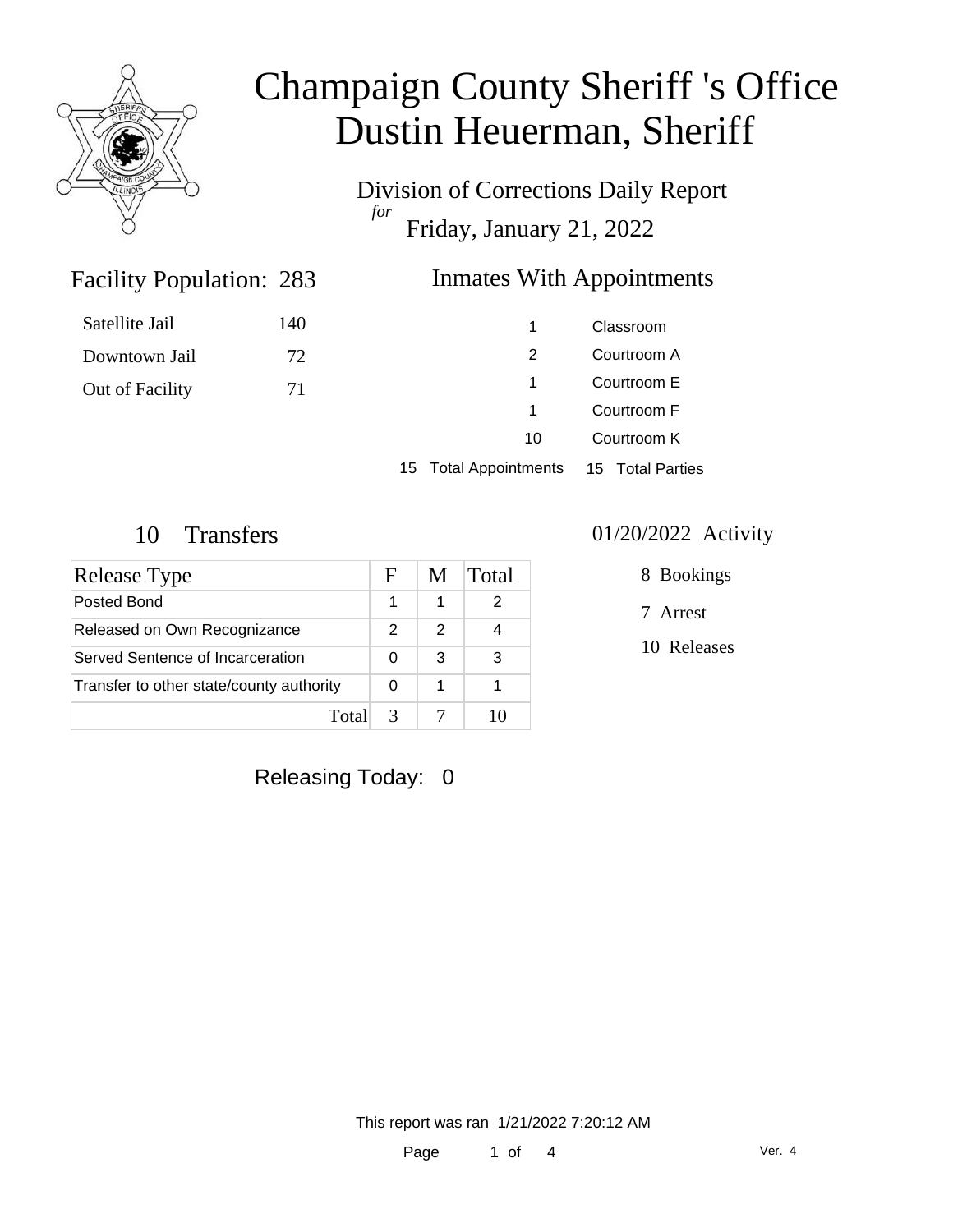

Division of Corrections Daily Report *for* Friday, January 21, 2022

- Direct Criminal Contempt 2
- Electronic Home Dentention 13
	- Felony Arraignment 8
	- Felony Pre-Sentence 7
		- Felony Pre-Trial 202
	- Felony Pre-Trial DUI 4
	- Felony Sentenced CCSO 5
	- Felony Sentenced IDOC 27
	- Misdemeanor Arraignment 2
		- Misdemeanor Pre-Trial 6
- Misdemeanor Sentenced CCSO 1
	- Petition to Revoke 1
	- Remanded to DHS 4
	- Traffic Sentenced CCSO 1
		- Total 283

This report was ran 1/21/2022 7:20:12 AM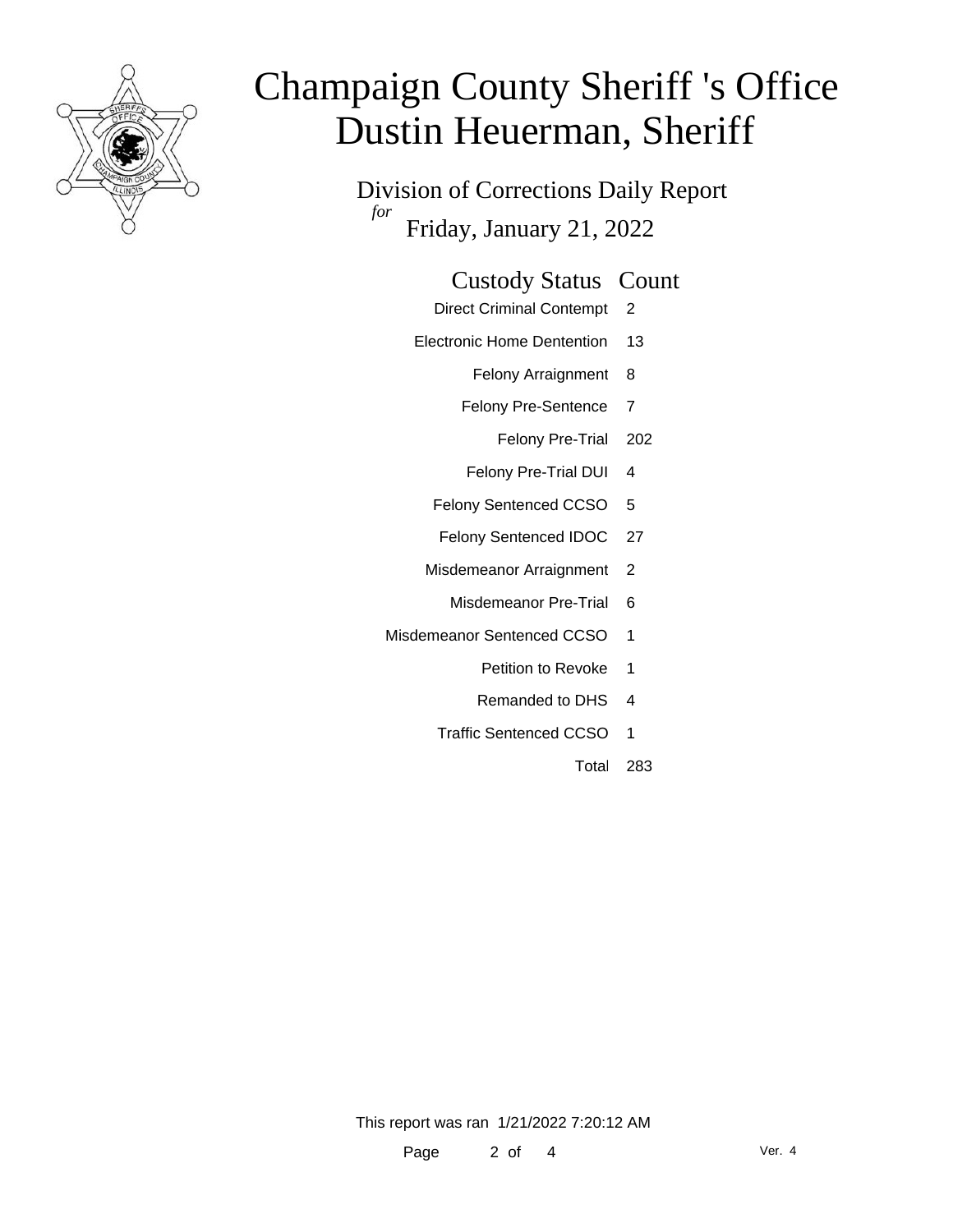

Division of Corrections Daily Report *for* Friday, January 21, 2022

### Inmates With Appointments

| Jailing Party Name              | Location    | Number of Records / Node |
|---------------------------------|-------------|--------------------------|
| BILLINGS, DEMONTE JADON         | Courtroom K | 1 / Satellite Jail       |
| <b>BROWN, QUINTIN MARSHAUN</b>  | Courtroom K | 1 / Satellite Jail       |
| <b>CONYERS, BLAKE HAMILTON</b>  | Courtroom K | 1 / Satellite Jail       |
| DAVIS, MICHAEL CARREY           | Courtroom K | 1 / Satellite Jail       |
| DIAZ, GERSON                    | Courtroom K | 1 / Satellite Jail       |
| FELLER, JUSTINE A               | Courtroom F | 1 / Satellite Jail       |
| FULWILEY, KANYE TONY            | Courtroom K | 1 / Satellite Jail       |
| GARCIA, JAIME                   | Courtroom K | 1 / Satellite Jail       |
| HUNT, TAVARIS EARL              | Courtroom E | 1 / Satellite Jail       |
| <b>MEEKS, CASSARIOUS MONTE</b>  | Courtroom K | 1 / Satellite Jail       |
| PACE, EVELYN PATRICE            | Courtroom K | 1 / Satellite Jail       |
| SMITH, JAMES NASHAUN, Junior    | Courtroom A | 1 / Out of Facility      |
| STENNIS, BRUCE DEONTAY          | Classroom   | 1 / Satellite Jail       |
| TAYLOR, LONDON JAVON            | Courtroom A | 1 / Downtown Jail        |
| <b>WASHINGTON, KAREEM AKBAR</b> | Courtroom K | 1 / Satellite Jail       |

### **Transfers**

| BEVERLY, DAVID BENJAMIN                                  | Transfer to other state/county authority Satellite Jail |                 |
|----------------------------------------------------------|---------------------------------------------------------|-----------------|
| BLUE-CARTER, JAZZLYN KAYONNA Posted Bond<br><b>MONET</b> |                                                         | Satellite Jail  |
| CANTU, NESTOR ANTHONY                                    | Served Sentence of Incarceration                        | Satellite Jail  |
| <b>DUNNER, CHARLES III</b>                               | Posted Bond                                             | Satellite Jail  |
| GONZALEZ, JESUS RIOS                                     | Released on Own Recognizance                            | Satellite Jail  |
| <b>GRIFFITH, PRESTON JOEL</b>                            | Served Sentence of Incarceration                        | Out of Facility |
| HOVEY, MARIEL JUSTINE                                    | Released on Own Recognizance                            | Satellite Jail  |
| MARTIN, CYNTHIA JEAN                                     | Released on Own Recognizance                            | Satellite Jail  |